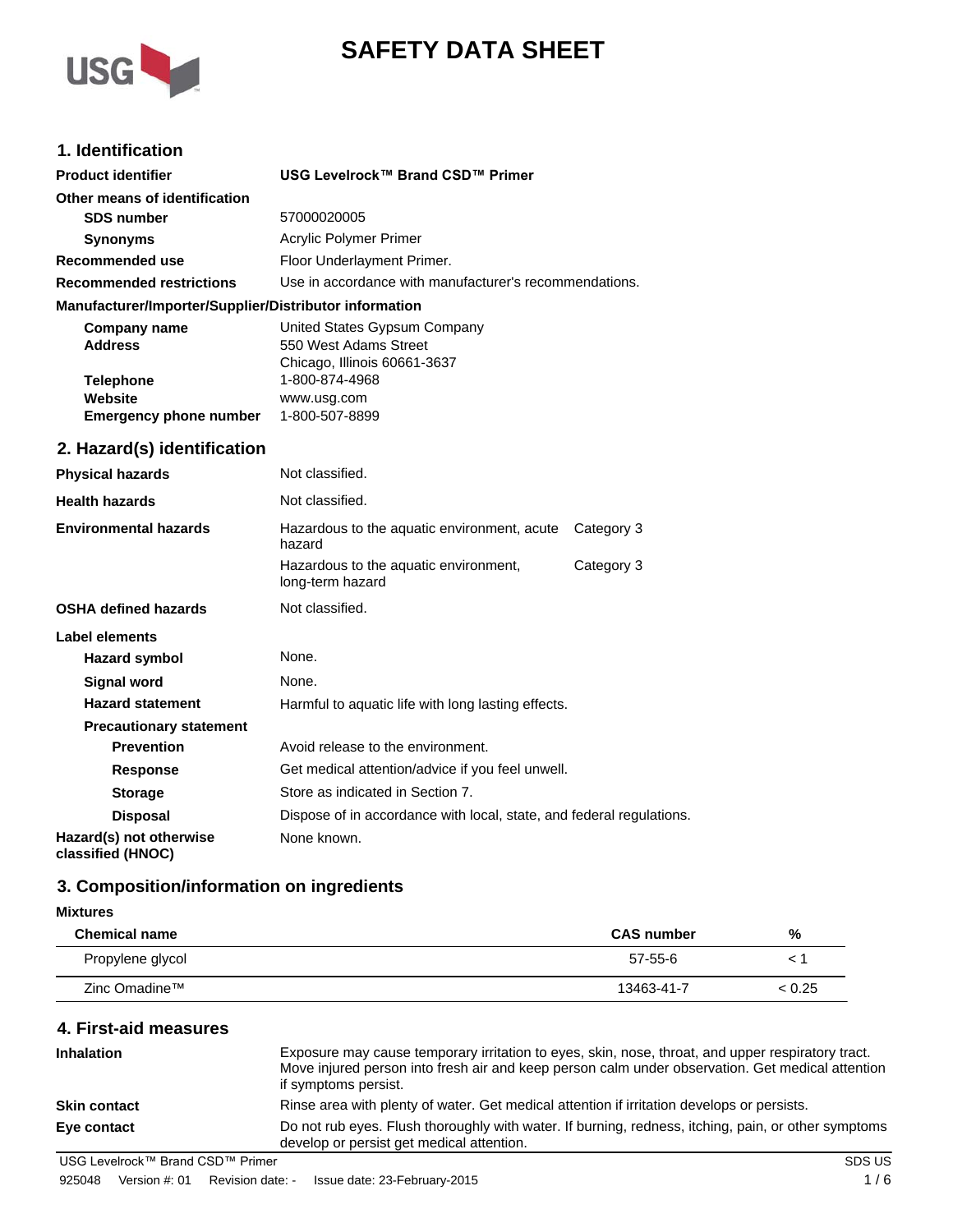| Ingestion                                                                    | Rinse mouth. Get medical attention if symptoms occur.                                                                                                                                                                     |
|------------------------------------------------------------------------------|---------------------------------------------------------------------------------------------------------------------------------------------------------------------------------------------------------------------------|
| <b>Most important</b><br>symptoms/effects, acute and<br>delayed              | Under normal conditions of intended use, this material does not pose a risk to health.<br>Overexposure is highly unlikely at concentrations present in this product.                                                      |
| Indication of immediate<br>medical attention and special<br>treatment needed | Provide general supportive measures and treat symptomatically.                                                                                                                                                            |
| <b>General information</b>                                                   | Ensure that medical personnel are aware of the material(s) involved.                                                                                                                                                      |
| 5. Fire-fighting measures                                                    |                                                                                                                                                                                                                           |
| Suitable extinguishing media                                                 | Use fire-extinguishing media appropriate for surrounding materials.                                                                                                                                                       |
| Unsuitable extinguishing<br>media                                            | Not applicable.                                                                                                                                                                                                           |
| Specific hazards arising from<br>the chemical                                | Not a fire hazard.                                                                                                                                                                                                        |
| Special protective equipment<br>and precautions for firefighters             | Selection of respiratory protection for firefighting: follow the general fire precautions indicated in<br>the workplace. Self-contained breathing apparatus and full protective clothing must be worn in<br>case of fire. |
| <b>Fire fighting</b><br>equipment/instructions                               | Use standard firefighting procedures and consider the hazards of other involved materials.                                                                                                                                |
| <b>Specific methods</b>                                                      | Cool material exposed to heat with water spray and remove it if no risk is involved.                                                                                                                                      |
| <b>General fire hazards</b>                                                  | No unusual fire or explosion hazards noted.                                                                                                                                                                               |

# **6. Accidental release measures**

| Personal precautions,<br>protective equipment and<br>emergency procedures | See Section 8 of the SDS for Personal Protective Equipment.                                                                                                                                                                                              |
|---------------------------------------------------------------------------|----------------------------------------------------------------------------------------------------------------------------------------------------------------------------------------------------------------------------------------------------------|
| Methods and materials for<br>containment and cleaning up                  | Prevent entry into confined areas or water systems. Dilute with water and mop or wipe up with<br>absorbent material (e.g. cloth, fleece). Clean surface thoroughly to remove residual contamination.<br>Dispose of waste according to local regulations. |
| <b>Environmental precautions</b>                                          | Avoid discharge to drains, sewers, and other water systems.                                                                                                                                                                                              |
| 7. Handling and storage                                                   |                                                                                                                                                                                                                                                          |

| <b>Precautions for safe handling</b>                            | In case of insufficient ventilation, wear suitable respiratory equipment. Observe good industrial<br>hygiene practices. Use proper lifting techniques.                                                                                                                                                    |
|-----------------------------------------------------------------|-----------------------------------------------------------------------------------------------------------------------------------------------------------------------------------------------------------------------------------------------------------------------------------------------------------|
| Conditions for safe storage,<br>including any incompatibilities | Store in a cool, dry place. Store in a closed container away from incompatible materials, food, or<br>drinking water. Protect from moisture. Keep away from heat. Do not use if material has spoiled,<br>i.e., there is a moldy appearance or an unpleasant odor. Keep containers closed when not in use. |

# **8. Exposure controls/personal protection**

#### **Occupational exposure limits**

**US. Workplace Environmental Exposure Level (WEEL) Guides**

| <b>Components</b>                   | <b>Type</b>                                                                                                                                  | Value             | Form     |
|-------------------------------------|----------------------------------------------------------------------------------------------------------------------------------------------|-------------------|----------|
| Propylene glycol (CAS<br>$57-55-6$  | <b>TWA</b>                                                                                                                                   | $10 \text{ mg/m}$ | Aerosol. |
| <b>Biological limit values</b>      | No biological exposure limits noted for the ingredient(s).                                                                                   |                   |          |
| Appropriate engineering<br>controls | Provide sufficient ventilation and minimize risk of exposure.                                                                                |                   |          |
|                                     | Individual protection measures, such as personal protective equipment                                                                        |                   |          |
| <b>Eve/face protection</b>          | Wear approved safety goggles.                                                                                                                |                   |          |
| <b>Skin protection</b>              |                                                                                                                                              |                   |          |
| <b>Hand protection</b>              | It is a good industrial hygiene practice to minimize skin contact. For prolonged or repeated skin<br>contact use suitable protective gloves. |                   |          |
| Other                               | Normal work clothing (long sleeved shirts and long pants) is recommended.                                                                    |                   |          |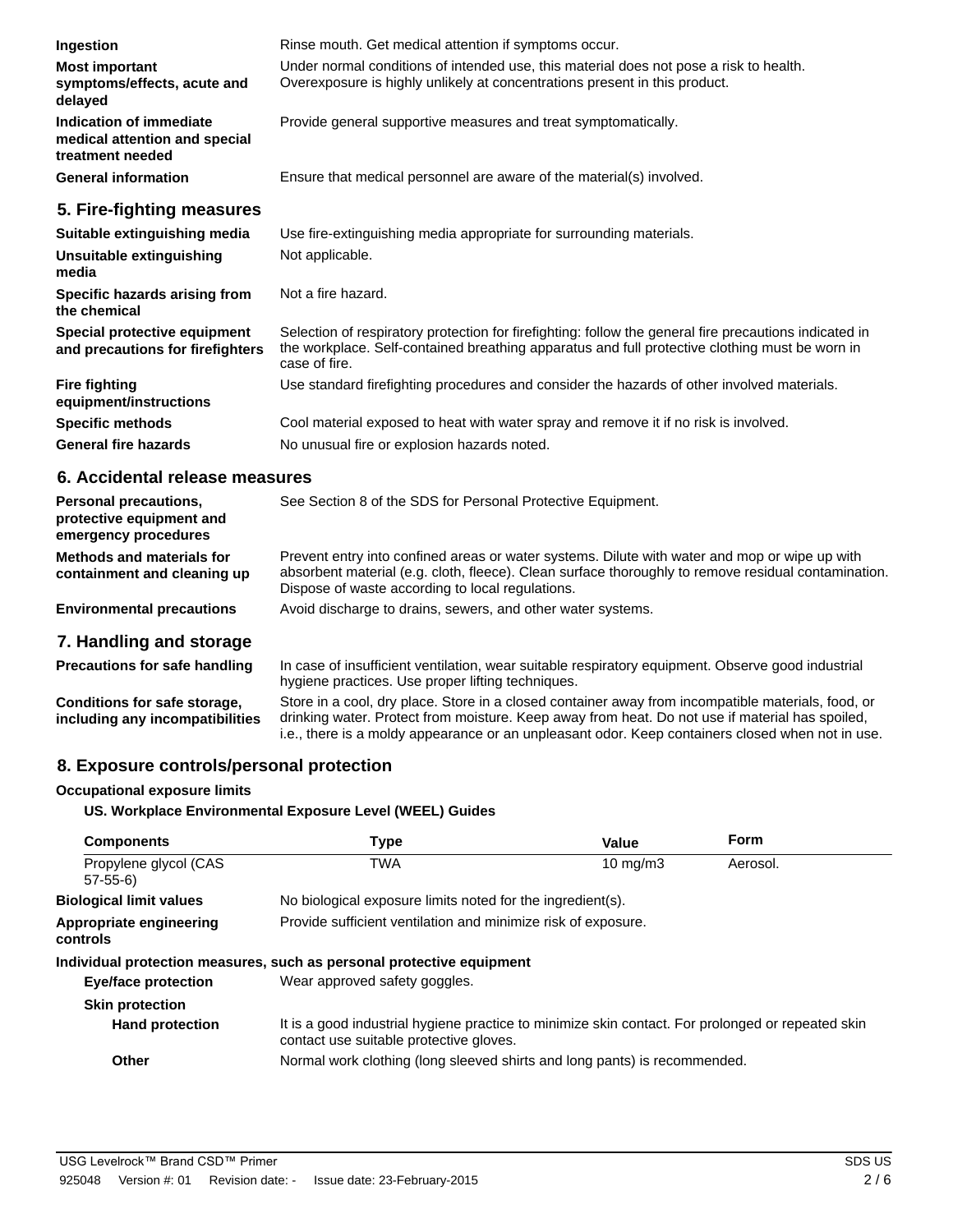| <b>Respiratory protection</b>            | If engineering controls do not maintain airborne concentrations below recommended exposure<br>limits (where applicable) or to an acceptable level (in countries where exposure limits have not<br>been established), an approved respirator must be worn. Use a NIOSH/MSHA approved air<br>purifying respirator as needed to control exposure. Consult with respirator manufacturer to<br>determine respirator selection, use, and limitations. Use positive pressure, air-supplied respirator<br>for uncontrolled releases or when air purifying respirator limitations may be exceeded. Follow<br>respirator protection program requirements (OSHA 1910.134 and ANSI Z88.2) for all respirator<br>use. |
|------------------------------------------|----------------------------------------------------------------------------------------------------------------------------------------------------------------------------------------------------------------------------------------------------------------------------------------------------------------------------------------------------------------------------------------------------------------------------------------------------------------------------------------------------------------------------------------------------------------------------------------------------------------------------------------------------------------------------------------------------------|
| <b>Thermal hazards</b>                   | None.                                                                                                                                                                                                                                                                                                                                                                                                                                                                                                                                                                                                                                                                                                    |
| <b>General hygiene</b><br>considerations | Always observe good personal hygiene measures, such as washing after handling the material<br>and before eating, drinking, and/or smoking. Routinely wash work clothing and protective<br>equipment separately from regular wash. Observe any medical surveillance requirements.                                                                                                                                                                                                                                                                                                                                                                                                                         |

# **9. Physical and chemical properties**

| Appearance                                           |                    |
|------------------------------------------------------|--------------------|
| <b>Physical state</b>                                | Solid.             |
| Form                                                 | Paste.             |
| Color                                                | Gray to off-white. |
| Odor                                                 | Slight.            |
| <b>Odor threshold</b>                                | Not applicable.    |
| рH                                                   | $3.6 - 4.2$        |
| <b>Melting point/freezing point</b>                  | 32 °F (0 °C)       |
| Initial boiling point and boiling<br>range           | 212 °F (100 °C)    |
| <b>Flash point</b>                                   | Not applicable.    |
| <b>Evaporation rate</b>                              | Not applicable.    |
| Flammability (solid, gas)                            | Not applicable.    |
| Upper/lower flammability or explosive limits         |                    |
| <b>Flammability limit - lower</b><br>$(\%)$          | Not applicable.    |
| <b>Flammability limit - lower</b><br>(%) temperature | Not applicable.    |
| <b>Flammability limit - upper</b><br>(%)             | Not applicable.    |
| <b>Flammability limit - upper</b><br>(%) temperature | Not applicable.    |
| Explosive limit - lower (%)                          | Not applicable.    |
| Explosive limit - lower (%)<br>temperature           | Not applicable.    |
| Explosive limit - upper (%)                          | Not applicable.    |
| Explosive limit - upper (%)<br>temperature           | Not applicable.    |
| Vapor pressure                                       | Not applicable.    |
| <b>Vapor density</b>                                 | Not applicable.    |
| <b>Relative density</b>                              | $1 - 1.2$          |
| Solubility(ies)                                      |                    |
| <b>Solubility (water)</b>                            | Soluble            |
| <b>Partition coefficient</b><br>(n-octanol/water)    | Not applicable.    |
| <b>Auto-ignition temperature</b>                     | Not applicable.    |
| <b>Decomposition temperature</b>                     | Not applicable.    |
| <b>Viscosity</b>                                     | Not applicable.    |
| <b>Other information</b>                             |                    |
| <b>Bulk density</b>                                  | 7.8 - 8.5          |
| <b>Flammability</b>                                  | Not applicable.    |

USG Levelrock™ Brand CSD™ Primer SDS US 925048 Version #: 01 Revision date: - Issue date: 23-February-2015 3/6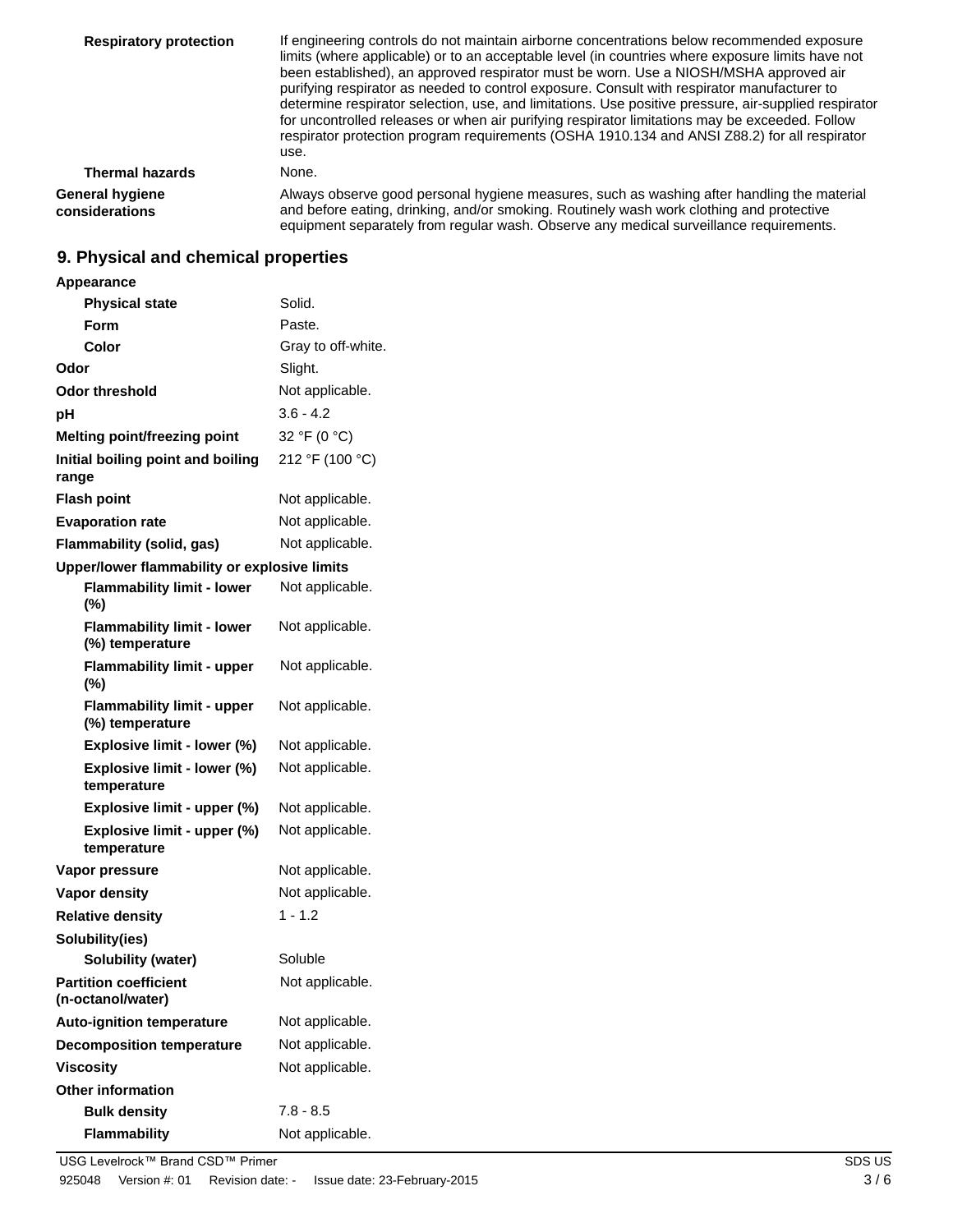**VOC (Weight %)** 4.4 g/l

# **10. Stability and reactivity**

| <b>Reactivity</b>                            | Not available.                           |
|----------------------------------------------|------------------------------------------|
| <b>Chemical stability</b>                    | Stable at normal conditions.             |
| <b>Possibility of hazardous</b><br>reactions | Hazardous polymerization does not occur. |
| <b>Conditions to avoid</b>                   | Contact with incompatible materials.     |
| Incompatible materials                       | Strong oxidizing agents.                 |
| <b>Hazardous decomposition</b><br>products   | None known.                              |

# **11. Toxicological information**

#### **Information on likely routes of exposure**

| <b>Inhalation</b>                                                                  | May irritate respiratory system.                                                                                  |  |
|------------------------------------------------------------------------------------|-------------------------------------------------------------------------------------------------------------------|--|
| <b>Skin contact</b>                                                                | May cause irritation through mechanical abrasion.                                                                 |  |
| Eye contact                                                                        | May cause irritation through mechanical abrasion.                                                                 |  |
| Ingestion                                                                          | This product is not intended nor expected to be ingested or eaten.                                                |  |
| Symptoms related to the<br>physical, chemical and<br>toxicological characteristics | Mechanical irritation of skin, eyes and respiratory system. Difficulty in breathing. Skin irritation.<br>Redness. |  |

#### **Information on toxicological effects**

| <b>Acute toxicity</b>                                 | Low hazard.                                                                  |                     |  |
|-------------------------------------------------------|------------------------------------------------------------------------------|---------------------|--|
| <b>Components</b>                                     | <b>Species</b>                                                               | <b>Test Results</b> |  |
| Propylene glycol (CAS 57-55-6)                        |                                                                              |                     |  |
| <b>Acute</b>                                          |                                                                              |                     |  |
| Oral                                                  |                                                                              |                     |  |
| LD50                                                  | Rat                                                                          | 30 g/kg             |  |
|                                                       | * Estimates for product may be based on additional component data not shown. |                     |  |
| <b>Skin corrosion/irritation</b>                      | May cause skin irritation.                                                   |                     |  |
| Serious eye damage/eye<br>irritation                  | Direct contact with eyes may cause temporary irritation.                     |                     |  |
| <b>Respiratory or skin sensitization</b>              |                                                                              |                     |  |
| <b>Respiratory sensitization</b>                      | Not a respiratory sensitizer.                                                |                     |  |
| <b>Skin sensitization</b>                             | Not a skin sensitizer.                                                       |                     |  |
| <b>Germ cell mutagenicity</b>                         | Not expected to be mutagenic.                                                |                     |  |
| Carcinogenicity                                       | Not expected to cause cancer. See section 16.                                |                     |  |
|                                                       | OSHA Specifically Regulated Substances (29 CFR 1910.1001-1050)               |                     |  |
| Not listed.                                           |                                                                              |                     |  |
| <b>Reproductive toxicity</b>                          | Not expected to be a reproductive hazard.                                    |                     |  |
| Specific target organ toxicity -<br>single exposure   | No data available, but none expected.                                        |                     |  |
| Specific target organ toxicity -<br>repeated exposure | No data available, but none expected.                                        |                     |  |
| <b>Aspiration hazard</b>                              | Due to the physical form of the product it is not an aspiration hazard.      |                     |  |
| <b>Further information</b>                            | No other specific acute or chronic health impact noted.                      |                     |  |
| 12. Ecological information                            |                                                                              |                     |  |
| <b>Ecotoxicity</b>                                    | Harmful to aquatic life with long lasting effects.                           |                     |  |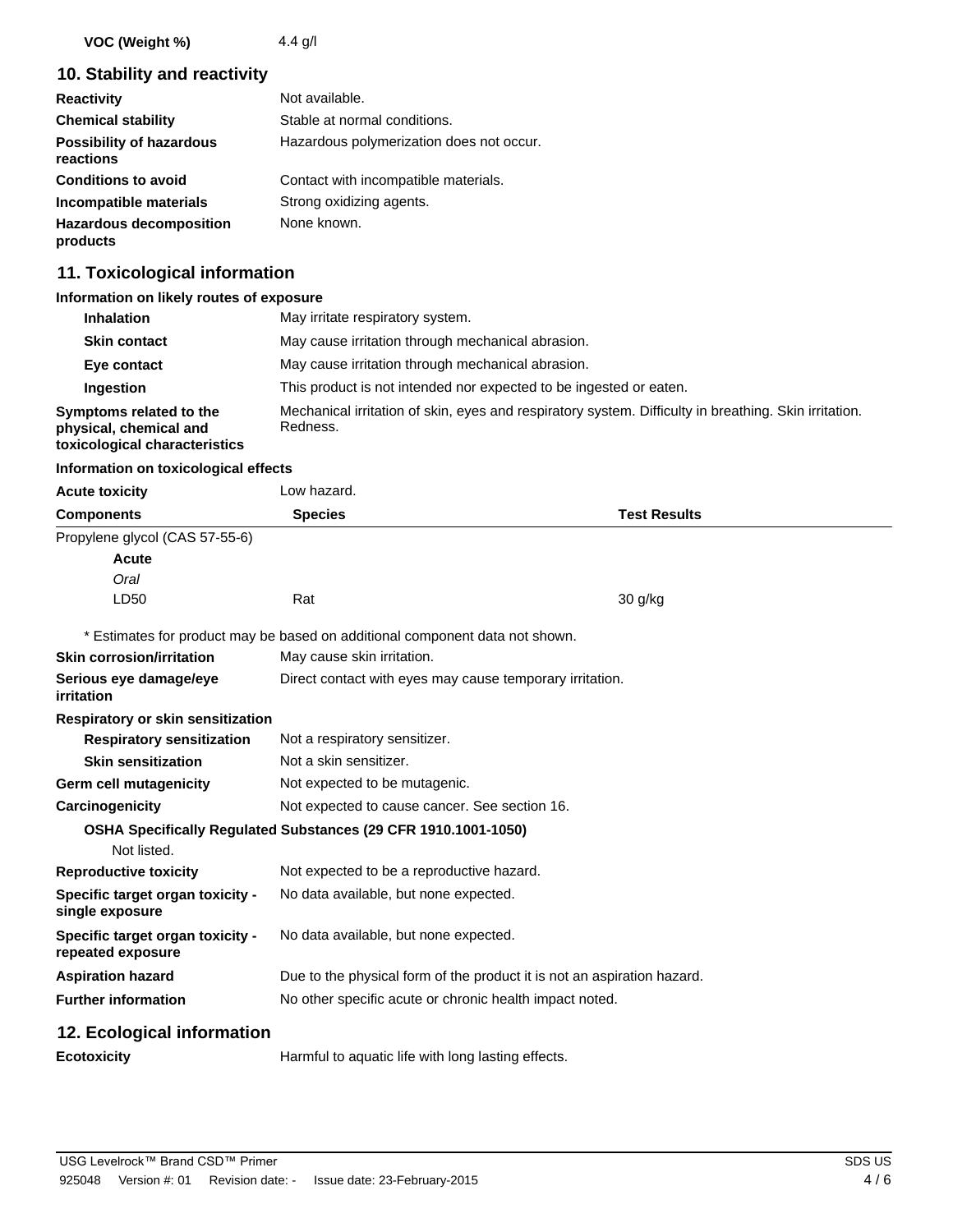| <b>Components</b>                                 |                    | <b>Species</b>                   | <b>Test Results</b>  |
|---------------------------------------------------|--------------------|----------------------------------|----------------------|
| Propylene glycol (CAS 57-55-6)                    |                    |                                  |                      |
| <b>Aquatic</b>                                    |                    |                                  |                      |
| Crustacea                                         | <b>LC50</b>        | Ceriodaphnia dubia               | 18340 mg/l, 48 hours |
| Fish                                              | <b>LC50</b>        | Pimephales promelas              | 46500 mg/l, 96 hours |
| Zinc Omadine™ (CAS 13463-41-7)                    |                    |                                  |                      |
| <b>Aquatic</b>                                    |                    |                                  |                      |
| Acute                                             |                    |                                  |                      |
| Fish                                              | EC50               | Pimephales promelas              | $2.6$ mg/l, 96 hours |
| Chronic                                           |                    |                                  |                      |
| Fish                                              | EC50               | Pimephales promelas              | 2.48 mg/l, 32 days   |
| Persistence and degradability                     | No data available. |                                  |                      |
| <b>Bioaccumulative potential</b>                  |                    | Bioaccumulation is not expected. |                      |
| Partition coefficient n-octanol / water (log Kow) |                    | $-0.92$                          |                      |
| Propylene glycol (CAS 57-55-6)                    | No data available. |                                  |                      |
| Mobility in soil                                  |                    |                                  |                      |
| Other adverse effects                             | None expected.     |                                  |                      |

#### **13. Disposal considerations**

| <b>Disposal instructions</b>             | Dispose in accordance with applicable federal, state, and local regulations. Recycle responsibly. |
|------------------------------------------|---------------------------------------------------------------------------------------------------|
| Local disposal regulations               | Dispose of in accordance with local regulations.                                                  |
| Hazardous waste code                     | Not regulated.                                                                                    |
| Waste from residues / unused<br>products | Dispose of in accordance with local regulations.                                                  |
| Contaminated packaging                   | Dispose of in accordance with local regulations.                                                  |

## **14. Transport information**

#### **DOT**

Not regulated as dangerous goods.

#### **IATA**

Not regulated as dangerous goods.

#### **IMDG**

Not regulated as dangerous goods.

**Transport in bulk according to** Not applicable. **Annex II of MARPOL 73/78 and the IBC Code**

#### **15. Regulatory information**

| US federal regulations | This product is a "Hazardous Chemical" as defined by the OSHA Hazard Communication |  |
|------------------------|------------------------------------------------------------------------------------|--|
|                        | Standard, 29 CFR 1910.1200.                                                        |  |

#### **TSCA Section 12(b) Export Notification (40 CFR 707, Subpt. D)**

Not regulated.

#### **OSHA Specifically Regulated Substances (29 CFR 1910.1001-1050)**

Not listed.

#### **CERCLA Hazardous Substance List (40 CFR 302.4)**

Zinc Omadine™ (CAS 13463-41-7) LISTED

#### **Superfund Amendments and Reauthorization Act of 1986 (SARA)**

| <b>Hazard categories</b> | Immediate Hazard - Yes |
|--------------------------|------------------------|
|                          | Delayed Hazard - No    |
|                          | Fire Hazard - No       |
|                          | Pressure Hazard - No   |
|                          | Reactivity Hazard - No |

## **SARA 302 Extremely hazardous substance**

Not listed.